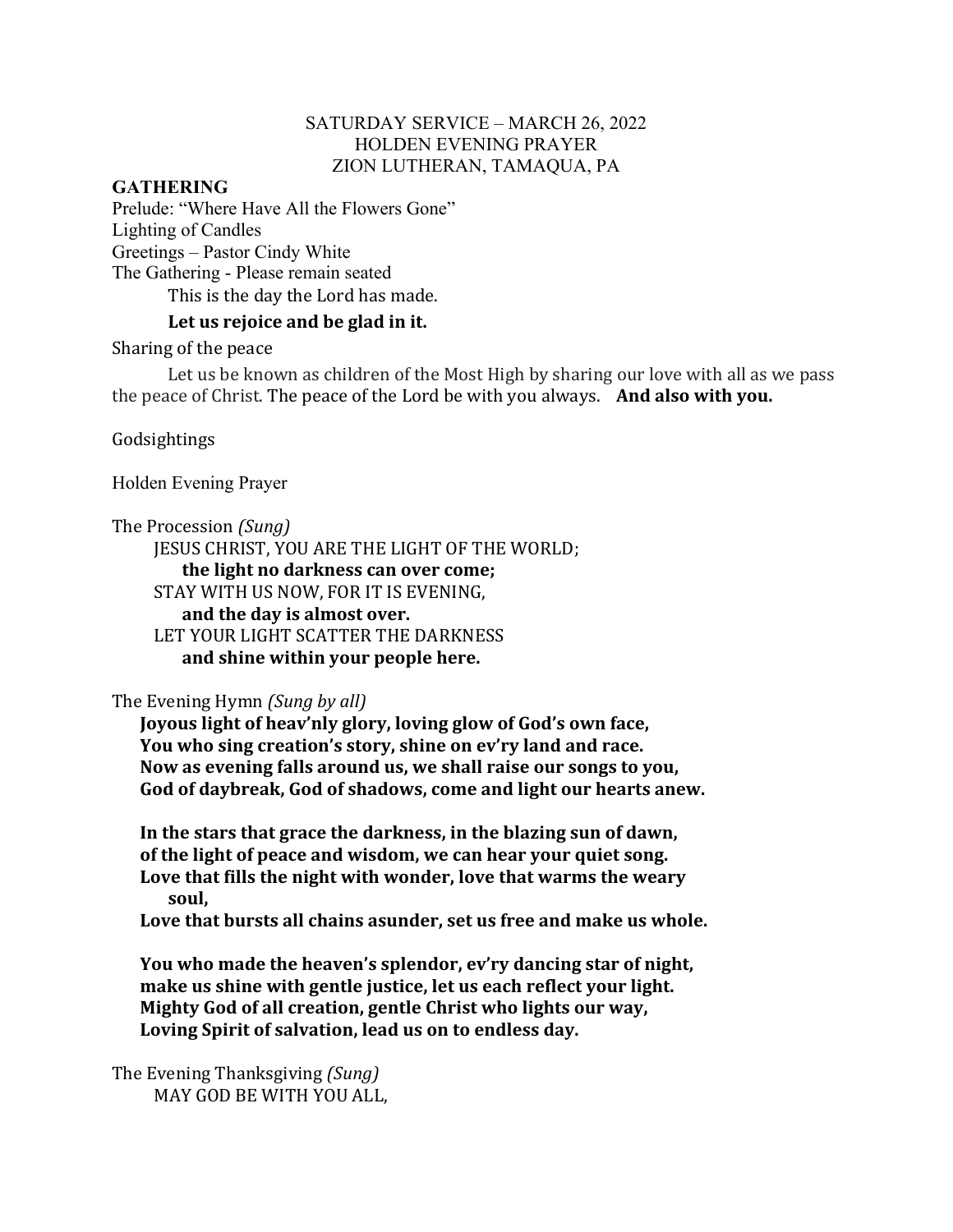#### *(Sung)* **And also with you;**

LET US SING OUR THANKS TO GOD,

It is right to give God thanks and praise,

BLESSED ARE YOU, CREATOR OF THE UNIVERSE - FROM OLD YOU HAVE LED YOUR PEOPLE BY NIGHT AND DAY. MAY THE LIGHT OF YOUR CHRIST MAKE OUR DARKNESS BRIGHT, FOR YOUR WORD AND YOUR PRESENCE ARE THE LIGHT OF OUR PATHWAYS, AND YOU ARE THE LIGHT AND LIFE OF ALL CREATION. **Amen.**

The Psalm #141

*The Psalm is sung as a canon (round). Congregation and lead vocal sing the first two lines together. At the beginning of the third line* ("O God, I call to you ...') the congregation *begins* to sing the same words two measures later. Pastor White will lead the congregation.

Let my prayer rise up like incense before you, the lifting up of **my hands as an offering to you.**

- **O God, I call to you, come to me now; O hear my voice when I cry to you.**
- Let my prayer rise up like incense before you, the lifting up of **my hands as an offering to you.**
- **Keep** watch within me, God; deep in my heart may the light of **your love be burning bright.**
- Let my prayer rise up like incense before you, the lifting up of **my hands as an offering to you.**
- All praise to the God of all, Creator of life; all praise be to **Christ and the Spirit of love.**
- Let my prayer rise up like incense before you, the lifting up of **my hands as an offering to you.**

*(Silence for meditation)* 

**PASTOR WHITE: MAY OUR PRAYERS COME BEFORE YOU, O GOD, AS** INCENSE, AND MAY YOUR PRESENCE SURROUND AND FILL US, SO THAT IN UNION WITH ALL CREATION, WE MIGHT SING YOUR PRAISE AND YOUR LOVE IN OUR LIVES. *(Spoken)* **Amen.**

The Reading  $(John11:1-45)$  NIV

*(Silence for Meditation)*

**PASTOR WHITE:** THE LIGHT SHINES IN THE DARKNESS  *(Spoken)* **and the darkness has not overcome it.**

The Message - Pastor Cindy White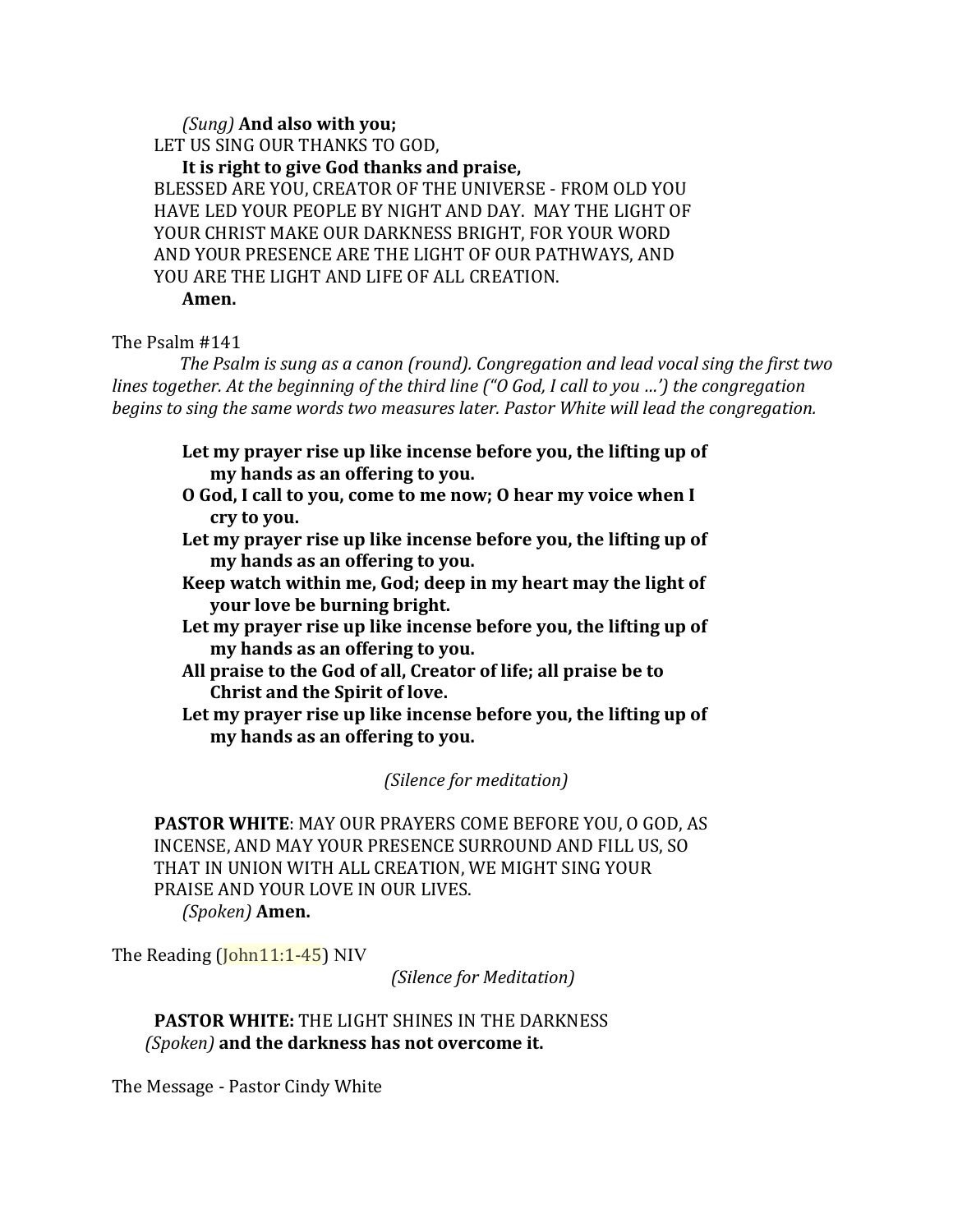The Offering Moment

Let us pray: Lord of life and love, we offer these gifts to you. Bless them and use **them, that others might be encouraged in the faith. Gracious God, use our lives as well.** Help us share your story and pour out your love on everyone we meet. In the **name** of Christ, we pray. Amen.

The Annunciation (Please remain seated)

AN ANGEL WENT FROM GOD TO A TOWN CALLED NAZARETH TO A WOMAN WHOSE NAME WAS MARY. THE ANGEL SAID TO HER, "REJOICE, O HIGHLY FAVORED, FOR GOD IS WITH YOU. YOU SHALL BEAR A CHILD, AND HIS NAME SHALL BE JESUS, THE CHOSEN ONE OF GOD MOST HIGH." AND MARY SAID, "I AM THE SERVANT OF MY GOD, I LIVE TO DO YOUR WILL."

# The Magnificat *(Sung by all)*

- **My soul proclaims your greatness, O God, and my spirit rejoices in you,**
- **You have looked with love on your servant here, and blessed me all my life through.**
- **Great and mighty are you, O Holy One, strong is your kindness ever more.**
- How you favor the weak, and lowly one, humbling the proud of **heart.**
- You have cast the mighty down from their thrones, and uplifted **the humble of heart,**
- **You have filled the hungry with wondrous things, and left the wealthy no part.**
- Great and mighty are you, O Faithful One, strong is your justice strong your love,
- As vou promised to Sarah and Abraham, kindness forevermore.
- **My soul proclaims your greatness, O God, and my spirit rejoices in you,**
- **You have looked with love on your servant here, and blessed me all my life through.**

# The Litany

**R/** *(Sung)* **God of mercy, hold us in love.** IN PEACE, IN PEACE, WE PRAY TO YOU: God of mercy, hold us in love. FOR PEACE AND SALVATION, WE PRAY TO YOU: God of mercy, hold us in love. FOR PEACE BETWEEN NATIONS, FOR PEACE BETWEEN PEOPLES: God of mercy, hold us in love. FOR WE WHO ARE GATHERED TO WORSHIP AND PRAISE YOU: God of mercy, hold us in love.

FOR ALL OF YOUR SERVANTS WHO LIVE OUT YOUR GOSPEL: